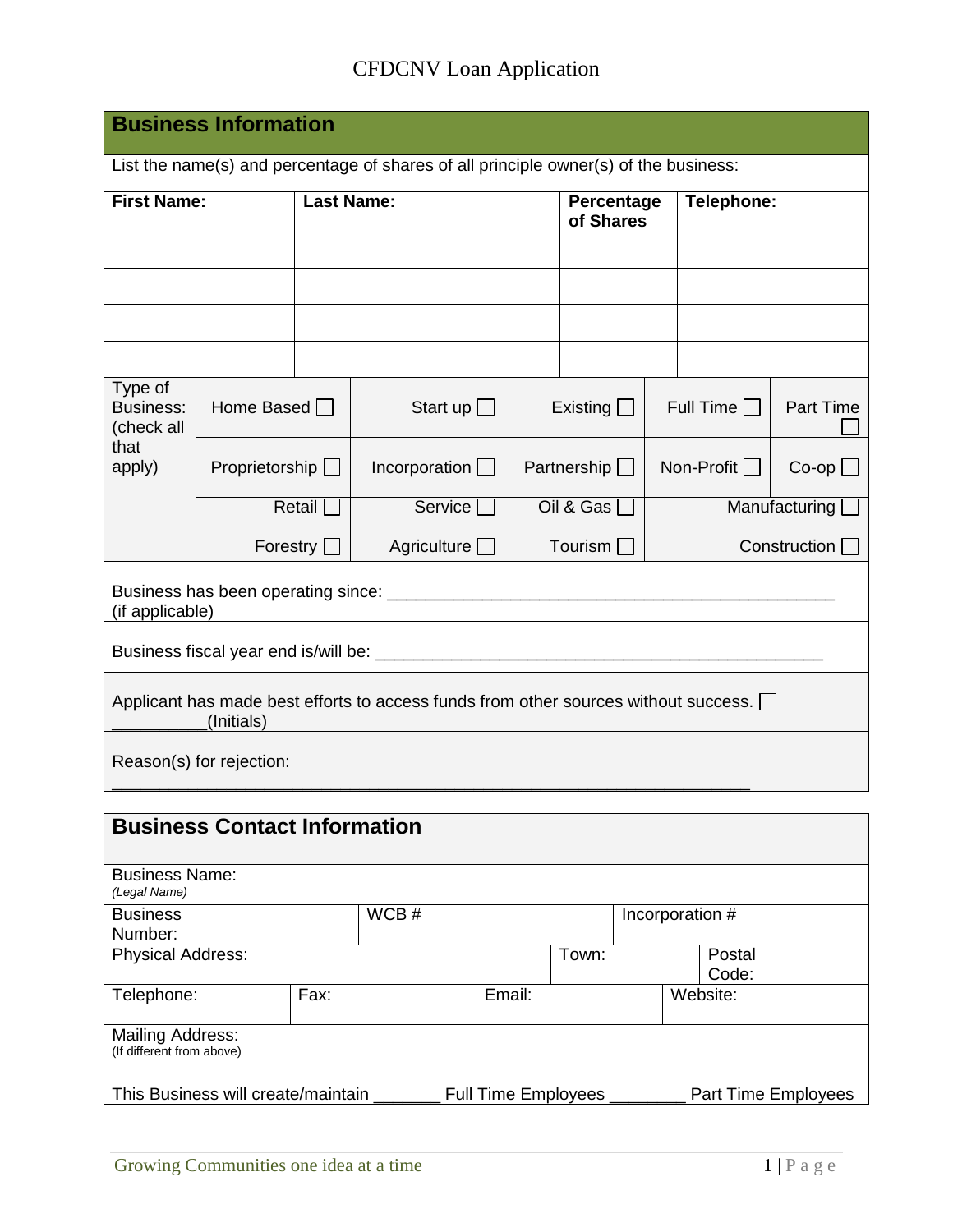| <b>Loan Information</b>              |                           |                                               |               |           |  |
|--------------------------------------|---------------------------|-----------------------------------------------|---------------|-----------|--|
| <b>Amount Requested</b>              |                           | Other outstanding                             |               |           |  |
| from Community Futures organization: |                           | Community Futures organization loan(s) total: |               |           |  |
| <b>Project Funds Used For:</b>       | <b>Source of Funds</b>    |                                               | <b>Amount</b> | % Project |  |
|                                      |                           |                                               |               |           |  |
|                                      | Applicant(s) cash         |                                               |               |           |  |
|                                      | contribution              |                                               |               |           |  |
| Other Sources (1)                    |                           |                                               |               |           |  |
|                                      | (specify)                 |                                               |               |           |  |
|                                      | Other Sources (2)         |                                               |               |           |  |
|                                      | (specify)                 |                                               |               |           |  |
|                                      | <b>Community Futures</b>  |                                               |               |           |  |
|                                      | organization Contribution |                                               |               |           |  |
|                                      |                           | <b>Project Total</b>                          |               |           |  |
|                                      |                           |                                               |               |           |  |

| <b>Personal Information of Applicant(s)</b><br>(Complete this section for each applicant as applicable) |                                |                                         |                                |              |           |                  |
|---------------------------------------------------------------------------------------------------------|--------------------------------|-----------------------------------------|--------------------------------|--------------|-----------|------------------|
| Last                                                                                                    |                                | Middle                                  |                                | First        |           |                  |
| Name:                                                                                                   |                                | Name:                                   |                                | Name:        |           |                  |
| Home Address:                                                                                           |                                |                                         |                                |              |           |                  |
| Town/Region                                                                                             |                                |                                         |                                | Postal Code: |           |                  |
| Home Phone:                                                                                             |                                | <b>Business Phone:</b>                  |                                |              | Cell:     |                  |
| Email:                                                                                                  |                                | <b>SIN</b>                              | Driver's<br>License #          |              |           |                  |
| Birth Date: MM                                                                                          | YY                             | Are you between the ages of $18 - 29$ ? |                                |              |           |                  |
| Do you rent or own your home?<br>Rent $\Box$<br>Own                                                     |                                |                                         | How long at the above address? |              |           |                  |
| Are You:<br>(check all that                                                                             |                                | A Canadian Citizen                      | Immigrant/Permanent Resident [ |              |           | Aboriginal       |
| apply):                                                                                                 | On a Disability subsidy $\Box$ |                                         | On Employment Insurance        |              | Disable d |                  |
| <b>Current</b><br><b>Marital</b><br><b>Status</b> (check                                                | Single $\square$               |                                         | Married                        | Common Law   |           | Separated $\Box$ |
| one):                                                                                                   | <b>Divorced</b>                | Dependents:<br>(Describe)               |                                |              |           |                  |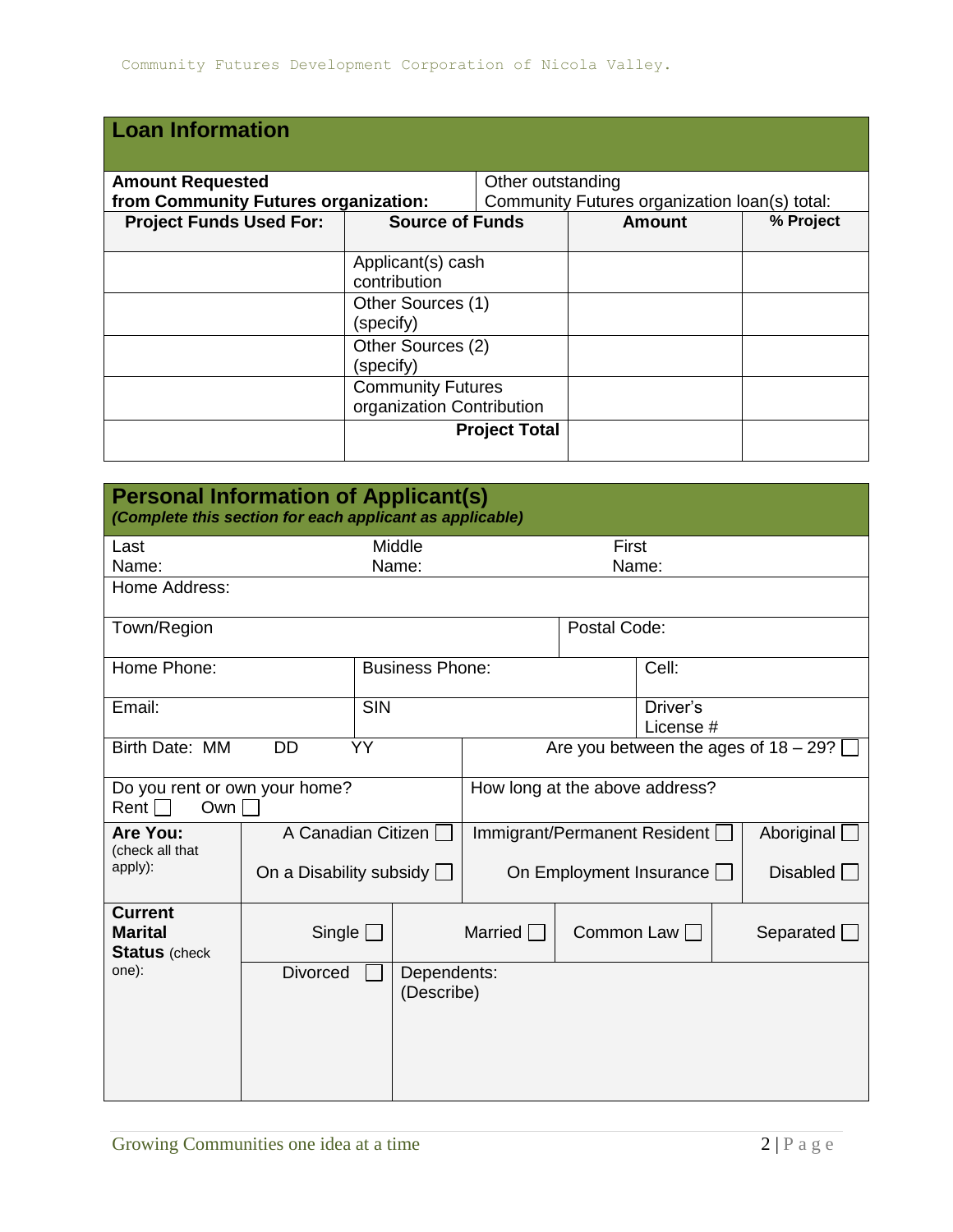| Do you have:                                                                     |                  |                 | Name:                                                             |                          | Telephone:                                                                                    |  |
|----------------------------------------------------------------------------------|------------------|-----------------|-------------------------------------------------------------------|--------------------------|-----------------------------------------------------------------------------------------------|--|
| Life Insurance?                                                                  | Yes $\Box$       | No <sub>1</sub> |                                                                   |                          |                                                                                               |  |
|                                                                                  |                  |                 | (Amount if Yes) ________                                          |                          |                                                                                               |  |
| A Lawyer?                                                                        | Yes $\Box$       | No              |                                                                   |                          |                                                                                               |  |
|                                                                                  |                  |                 |                                                                   |                          |                                                                                               |  |
| An Accountant?                                                                   | Yes              | No <sub>1</sub> | You were referred to Community Futures by: (check all that apply) |                          |                                                                                               |  |
|                                                                                  | Another lender [ |                 | An accountant or lawyer                                           |                          | Word of Mouth                                                                                 |  |
|                                                                                  | Advertising      |                 |                                                                   |                          |                                                                                               |  |
| <b>Employment &amp; Education History</b><br>Current/most recent Employers Name: |                  |                 | (Complete this section for each applicant & spouse as applicable) |                          |                                                                                               |  |
| Employer's Phone:                                                                |                  |                 |                                                                   | Salary:                  |                                                                                               |  |
| Position:                                                                        |                  |                 |                                                                   |                          | Length of time employed:                                                                      |  |
| Previous Employer                                                                |                  |                 |                                                                   |                          |                                                                                               |  |
| (if less than 2 years at current):<br>Employer's Phone:                          |                  |                 |                                                                   | Annual Income:           |                                                                                               |  |
|                                                                                  |                  |                 |                                                                   |                          |                                                                                               |  |
| Responsibilities:                                                                |                  |                 |                                                                   | Length of time employed: |                                                                                               |  |
| Education:<br>some secondary                                                     |                  |                 | completed secondary                                               |                          | some post secondary                                                                           |  |
| post secondary + diploma                                                         |                  |                 | post secondary + degree                                           |                          | other (describe below)                                                                        |  |
| Comments: Comments:                                                              |                  |                 |                                                                   |                          |                                                                                               |  |
|                                                                                  |                  |                 |                                                                   |                          |                                                                                               |  |
|                                                                                  |                  |                 |                                                                   |                          |                                                                                               |  |
| <b>Applicant(s) References</b>                                                   |                  |                 |                                                                   |                          | (Complete this section for each applicant - 2 personal & 2 business references not related or |  |
| involved in the project)<br>Name                                                 |                  |                 | Relationship                                                      |                          | Daytime Telephone                                                                             |  |
|                                                                                  |                  |                 |                                                                   |                          |                                                                                               |  |
|                                                                                  |                  |                 |                                                                   |                          |                                                                                               |  |
|                                                                                  |                  |                 |                                                                   |                          |                                                                                               |  |
|                                                                                  |                  |                 | <b>Relatives/Landlord Contact Information</b>                     |                          |                                                                                               |  |
| <b>Relatives Name</b>                                                            |                  |                 | Relationship                                                      |                          | Daytime Telephone                                                                             |  |
|                                                                                  |                  |                 |                                                                   |                          |                                                                                               |  |
|                                                                                  |                  |                 |                                                                   |                          |                                                                                               |  |
| Landlord Name:                                                                   |                  |                 |                                                                   |                          |                                                                                               |  |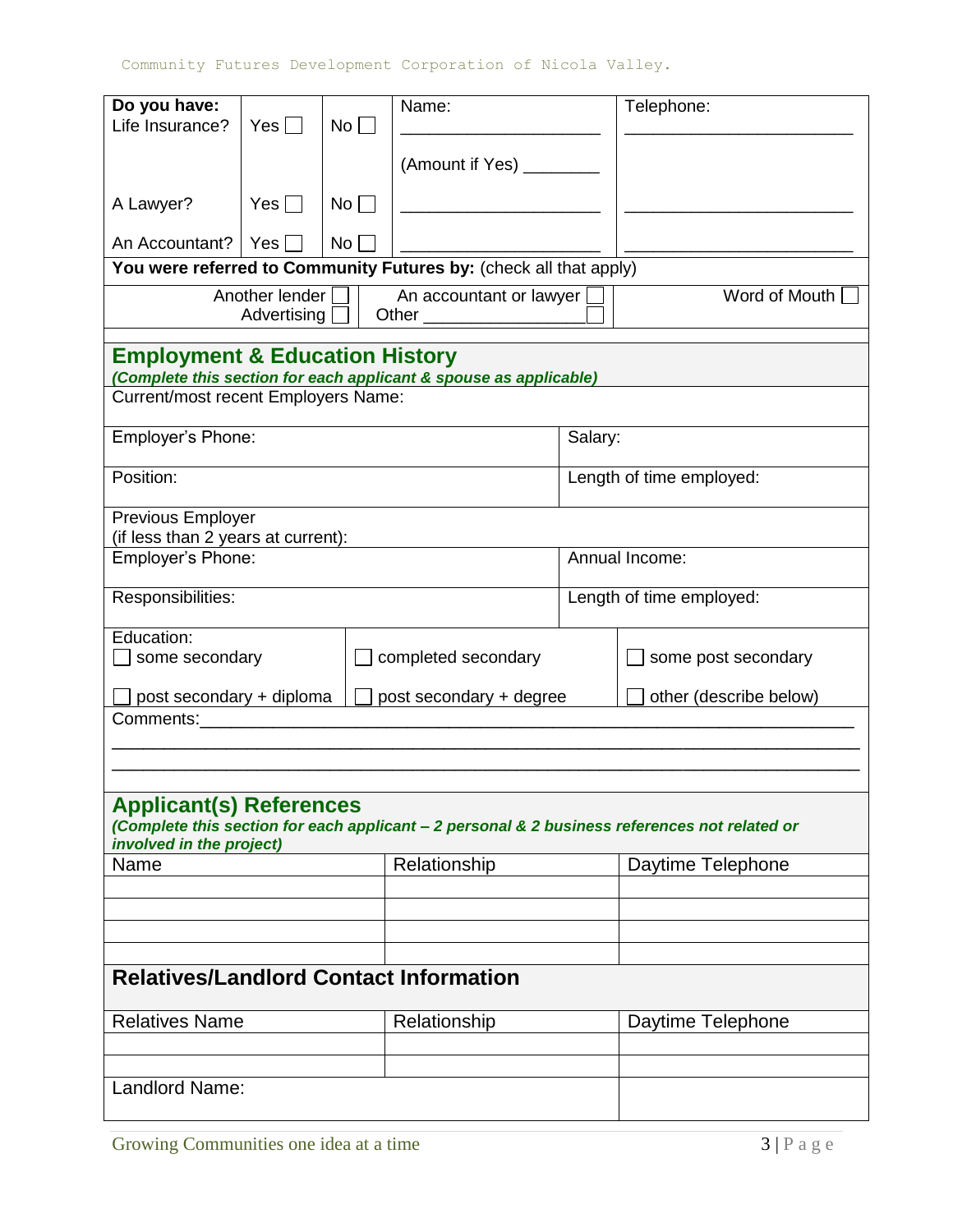| <b>Spouse/Common Law Information</b>    |        |           |  |  |  |
|-----------------------------------------|--------|-----------|--|--|--|
| Last                                    | Middle | First     |  |  |  |
| Name:                                   | Name:  | Name:     |  |  |  |
| <b>Birth Date: MM</b><br>DD YY          | SIN#   | Driver's  |  |  |  |
|                                         |        | License # |  |  |  |
| Current or most recent Employer's Name: |        |           |  |  |  |
| Annual Income:                          |        |           |  |  |  |
| Position:<br>Length of time employed:   |        |           |  |  |  |

| <b>Statement of Income &amp; Expenditures</b><br>(Complete this section for each applicant as applicable)<br><b>MONTHLY INCOME</b> |                |
|------------------------------------------------------------------------------------------------------------------------------------|----------------|
| Your monthly household income (after taxes) from employment                                                                        | $\mathfrak{L}$ |
|                                                                                                                                    |                |
| Other income sources to the household including:<br>Rental Income<br><b>Child Support</b><br>Alimony                               |                |
| Other (specify)                                                                                                                    |                |
| Total monthly income to the household from all sources:                                                                            |                |
| <b>MONTHLY EXPENSES</b>                                                                                                            |                |
| Mortgage or rent payment (Include insurance and property taxes)                                                                    |                |
| <b>Grocery Expenses</b>                                                                                                            |                |
| Utilities (Telephone, heat, satellite, etc.)                                                                                       |                |
| Transportation (Gas, insurance, etc.)                                                                                              |                |
| Insurance (life, disability, critical illness, etc.)                                                                               |                |
| <b>Education and Child Care Expenses</b>                                                                                           |                |
| Entertainment/Hobbies                                                                                                              |                |
| Debt Payments (Bank loans, credit cards, family loans, etc.)                                                                       |                |
| Other                                                                                                                              |                |
| <b>Total Monthly Expenses</b>                                                                                                      |                |
| <b>Estimated Savings per month (Total Income less Total Expenses)</b>                                                              |                |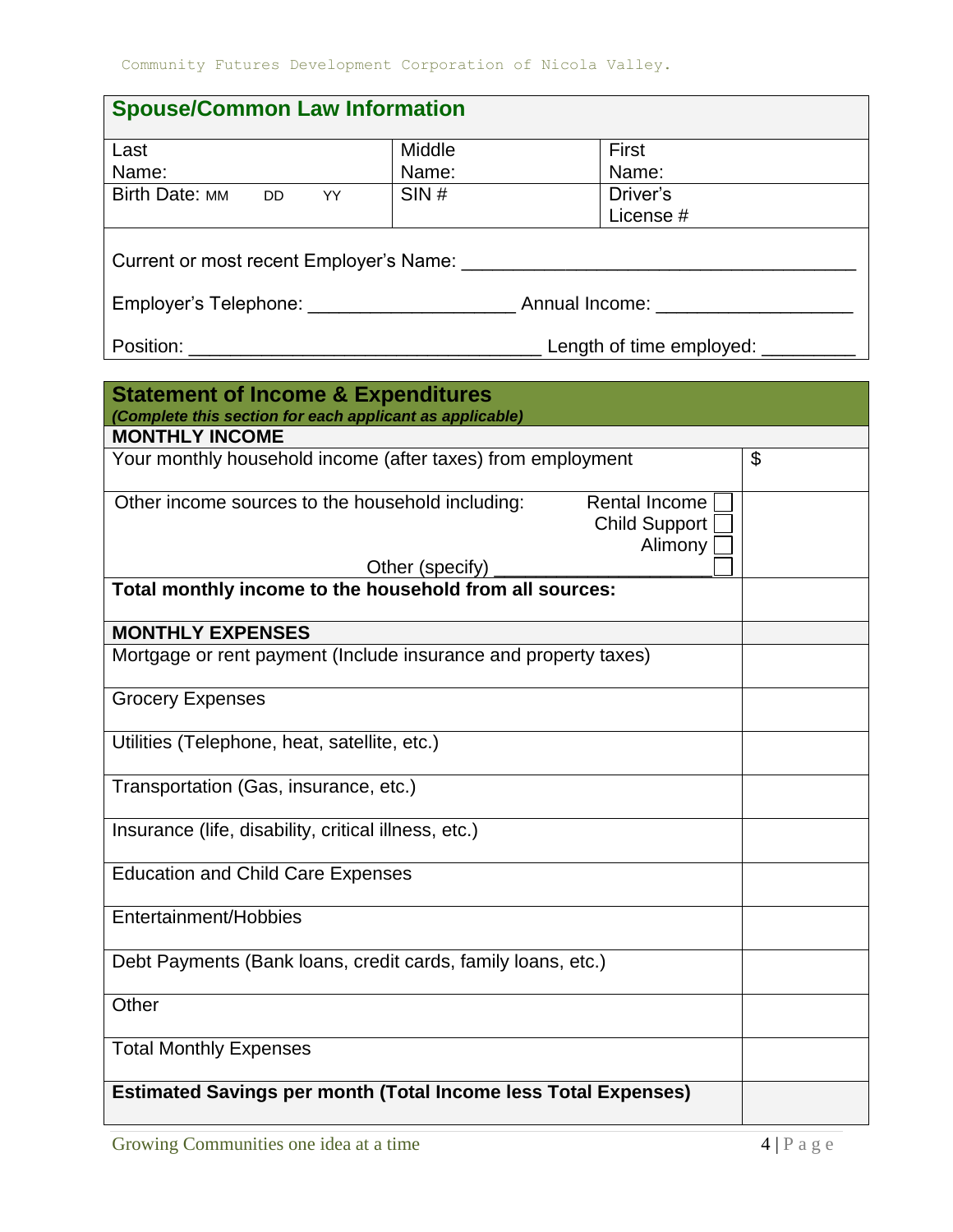| <b>Statement of Net Worth - ASSETS</b> |                  |                                                               |                           |                              |                  |
|----------------------------------------|------------------|---------------------------------------------------------------|---------------------------|------------------------------|------------------|
|                                        |                  | (Attach copies for each shareholder, spouse, and corporation) |                           |                              |                  |
| <b>Cash Assets</b>                     | <b>Bank</b>      |                                                               | <b>Branch</b>             |                              | Amount           |
| Cash                                   |                  |                                                               |                           |                              |                  |
| Cash                                   |                  |                                                               |                           |                              |                  |
| Cash                                   |                  |                                                               |                           |                              |                  |
| <b>RRSP</b>                            |                  |                                                               |                           |                              |                  |
| Stocks/Bonds                           |                  |                                                               |                           |                              |                  |
|                                        |                  |                                                               |                           |                              |                  |
|                                        |                  |                                                               |                           |                              |                  |
| <b>Real Estate</b><br>(Owned)          | Purchase<br>Year | Physical<br><b>Address</b>                                    | Owners on<br><b>Title</b> | <b>Price Paid</b>            | Present<br>Value |
|                                        |                  |                                                               |                           |                              |                  |
|                                        |                  |                                                               |                           |                              |                  |
|                                        |                  |                                                               |                           |                              |                  |
|                                        |                  |                                                               |                           |                              |                  |
|                                        |                  |                                                               |                           |                              |                  |
| Vehicles                               | Year             | Make/Model                                                    | Owners on                 | <b>Price Paid</b>            | Present          |
|                                        |                  |                                                               | <b>Title</b>              |                              | Value            |
|                                        |                  |                                                               |                           |                              |                  |
|                                        |                  |                                                               |                           |                              |                  |
|                                        |                  |                                                               |                           |                              |                  |
|                                        |                  |                                                               |                           |                              |                  |
| <b>Other Assets</b>                    | Year             | Make/Model                                                    | Owners on<br><b>Title</b> | <b>Price Paid</b>            | Present<br>Value |
| Machinery                              |                  |                                                               |                           |                              |                  |
|                                        |                  |                                                               |                           |                              |                  |
|                                        |                  |                                                               |                           |                              |                  |
|                                        |                  |                                                               |                           |                              |                  |
| Equipment                              |                  |                                                               |                           |                              |                  |
|                                        |                  |                                                               |                           |                              |                  |
|                                        |                  |                                                               |                           |                              |                  |
|                                        |                  |                                                               |                           |                              |                  |
|                                        |                  |                                                               |                           |                              |                  |
|                                        |                  |                                                               |                           |                              |                  |
|                                        |                  |                                                               |                           | <b>Total Value of Assets</b> |                  |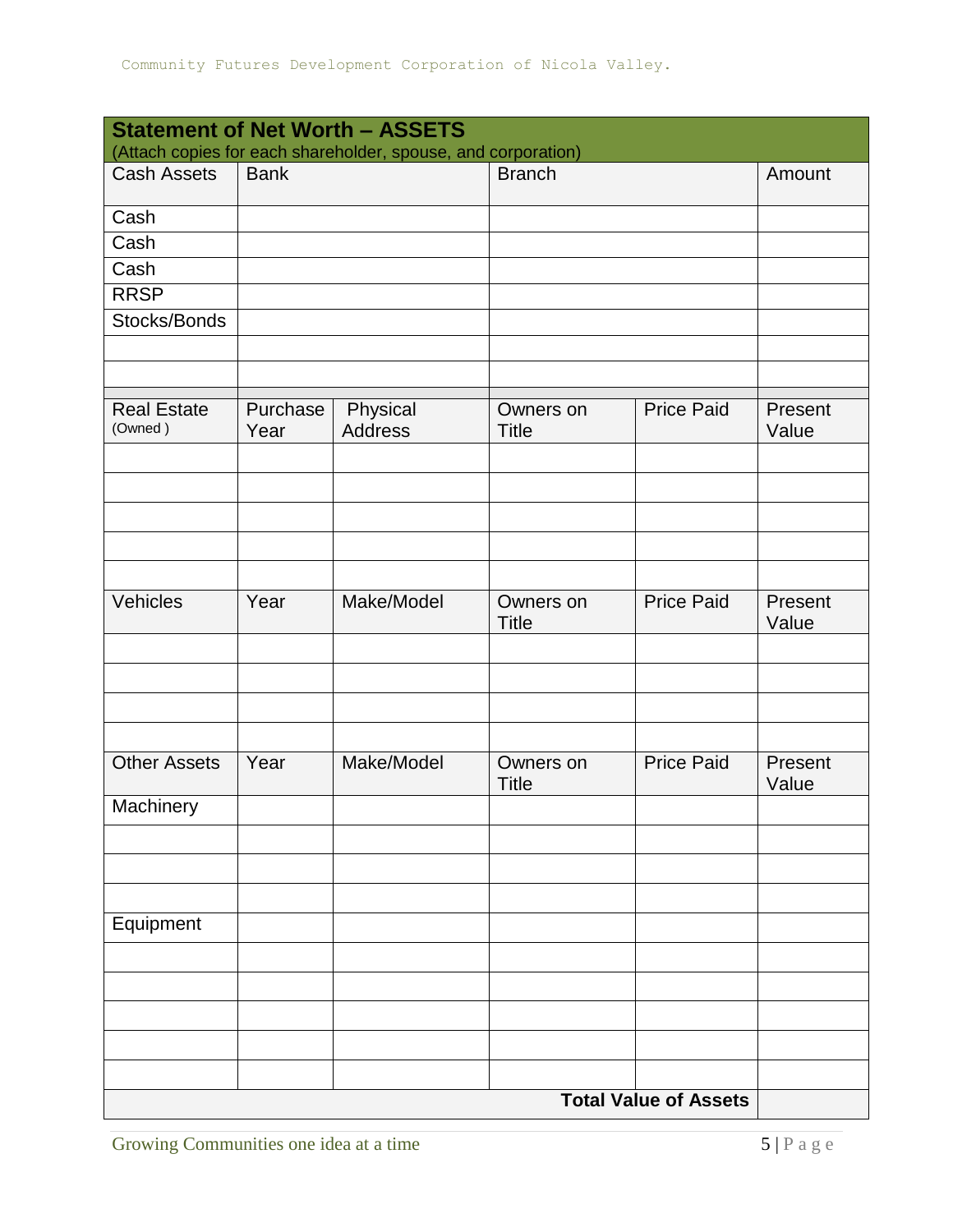| <b>Statement of Net Worth - LIABILITIES</b>                                        |             |               |                                  |                                             |                                |                         |
|------------------------------------------------------------------------------------|-------------|---------------|----------------------------------|---------------------------------------------|--------------------------------|-------------------------|
| (Attach copies for each shareholder, spouse, and corporation)<br><b>Bank Loans</b> | <b>Bank</b> | <b>Branch</b> | <b>Monthly</b>                   | <b>Collateral</b>                           | <b>Interest</b>                | <b>Balance</b>          |
|                                                                                    |             |               | <b>Payment</b>                   | <b>Held by Bank</b>                         | Rate                           | Owing                   |
|                                                                                    |             |               |                                  |                                             |                                |                         |
|                                                                                    |             |               |                                  |                                             |                                |                         |
|                                                                                    |             |               |                                  |                                             |                                |                         |
|                                                                                    |             |               |                                  |                                             |                                |                         |
| Line/Credit                                                                        |             |               |                                  |                                             |                                |                         |
| Overdraft                                                                          |             |               |                                  |                                             |                                |                         |
|                                                                                    |             |               |                                  |                                             |                                |                         |
| <b>Mortgages</b>                                                                   | <b>Bank</b> | <b>Branch</b> | <b>Monthly</b><br><b>Payment</b> | <b>Collateral</b><br><b>Held by Bank</b>    | <b>Interest</b><br><b>Rate</b> | <b>Balance</b><br>Owing |
|                                                                                    |             |               |                                  |                                             |                                |                         |
|                                                                                    |             |               |                                  |                                             |                                |                         |
|                                                                                    |             |               |                                  |                                             |                                |                         |
|                                                                                    |             |               |                                  |                                             |                                |                         |
| <b>Finance</b>                                                                     | <b>Bank</b> | <b>Branch</b> | <b>Monthly</b>                   | <b>Collateral</b>                           | <b>Interest</b>                | <b>Balance</b>          |
| <b>Companies</b>                                                                   |             |               | <b>Payment</b>                   | <b>Held by Bank</b>                         | Rate                           | Owing                   |
|                                                                                    |             |               |                                  |                                             |                                |                         |
|                                                                                    |             |               |                                  |                                             |                                |                         |
|                                                                                    |             |               |                                  |                                             |                                |                         |
| <b>Stores/credit</b>                                                               | <b>Bank</b> | <b>Branch</b> | <b>Monthly</b>                   | <b>Collateral</b>                           | <b>Interest</b>                | <b>Balance</b>          |
| cards/other                                                                        |             |               | <b>Payment</b>                   | <b>Held by Bank</b>                         | Rate                           | Owing                   |
|                                                                                    |             |               |                                  |                                             |                                |                         |
|                                                                                    |             |               |                                  |                                             |                                |                         |
|                                                                                    |             |               |                                  |                                             |                                |                         |
|                                                                                    |             |               |                                  |                                             |                                |                         |
|                                                                                    |             |               |                                  |                                             |                                |                         |
| Personal<br>Guarantee                                                              |             |               |                                  |                                             |                                |                         |
|                                                                                    |             |               |                                  |                                             |                                |                         |
|                                                                                    |             |               |                                  | <b>Total Value of Liabilities</b>           |                                |                         |
|                                                                                    |             |               |                                  | <b>Net Worth (Assets minus Liabilities)</b> |                                |                         |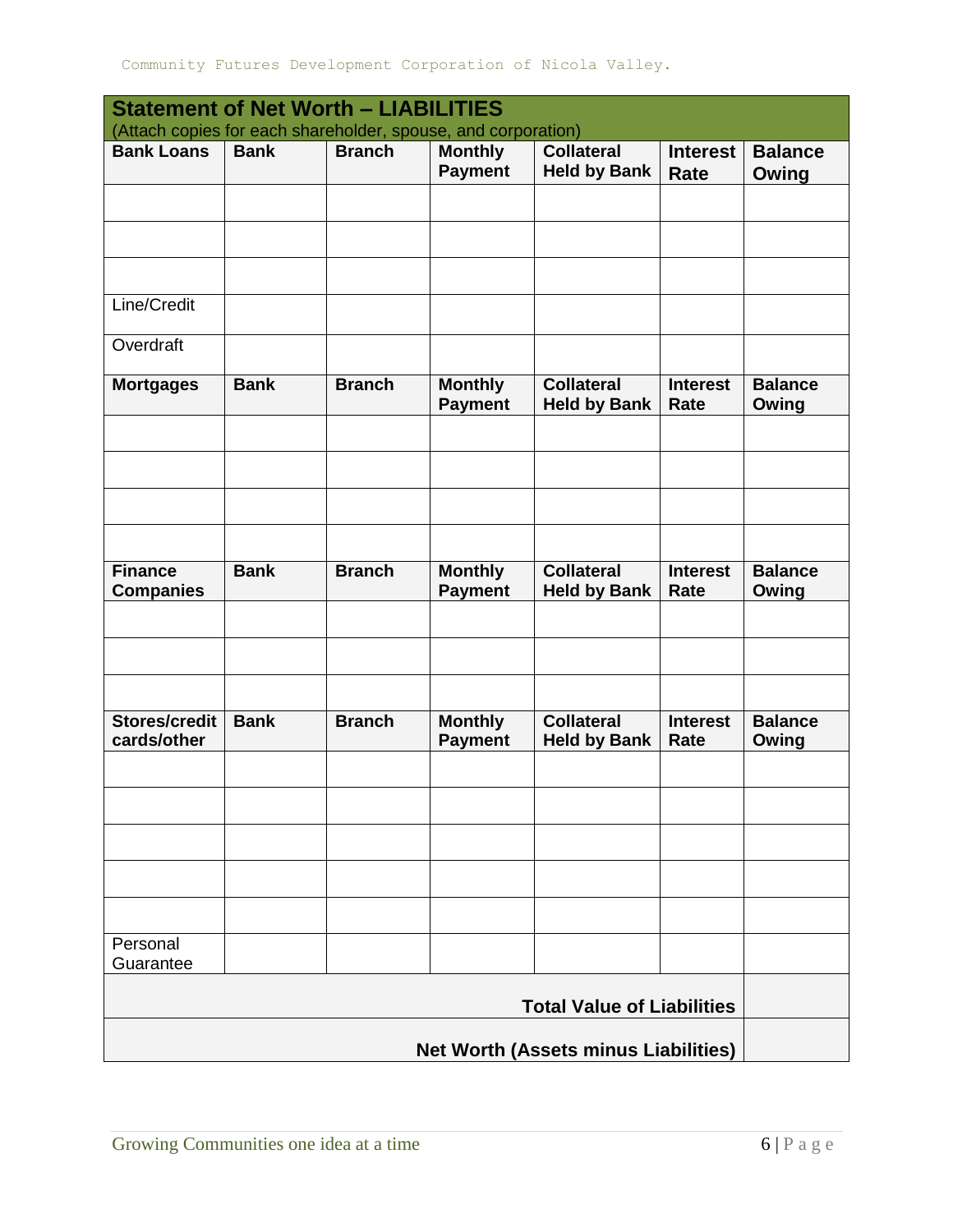| <b>Declarations</b>                                                                                                                                                                                                                                                                                             |                                                        |            |           |  |  |
|-----------------------------------------------------------------------------------------------------------------------------------------------------------------------------------------------------------------------------------------------------------------------------------------------------------------|--------------------------------------------------------|------------|-----------|--|--|
| (Complete this section for each applicant and spouse)<br>Have any of the applicant(s) ever had an asset repossessed?                                                                                                                                                                                            |                                                        | Yes        | No        |  |  |
| Have any of the applicant(s) ever declared for bankruptcy?<br>(If Yes please list date discharged)                                                                                                                                                                                                              |                                                        | $Yes \Box$ | No        |  |  |
| Are any of the applicant(s) party to any claims or lawsuits?                                                                                                                                                                                                                                                    |                                                        | Yes $\Box$ | No        |  |  |
| Are you or any closely related individual or company involved in ANY legal<br>action or litigation either personally or through your business?                                                                                                                                                                  |                                                        | Yes $\Box$ | $No \Box$ |  |  |
| Do any of the applicant(s) owe any taxes prior to the current year?                                                                                                                                                                                                                                             |                                                        | $Yes \Box$ | $No \Box$ |  |  |
| Are you related to any Director or Employee of this Community Futures<br>Office?                                                                                                                                                                                                                                |                                                        | Yes $\Box$ | No        |  |  |
| The statements made herein are for the express purpose of obtaining financing from<br>Community Futures and are to the best of my/our knowledge and belief true and<br>correct.<br>The applicant understands that additional information, if required in support of this                                        |                                                        |            |           |  |  |
| application, must be supplied to the Community Futures before consideration can be<br>given to this application.                                                                                                                                                                                                |                                                        |            |           |  |  |
| The applicant agrees to reimburse Community Futures any legal costs incurred in the<br>registration of documents for loan security. Should the applicant withdraw his request<br>for funds after legal documents have been registered and cost incurred, the applicant<br>shall be responsible for these costs. |                                                        |            |           |  |  |
|                                                                                                                                                                                                                                                                                                                 | Application must be signed before it can be processed. |            |           |  |  |
| The foregoing information is submitted for the purpose of establishing or maintaining credit<br>with Community Futures and is a true, full and correct statement of my financial condition<br>on the date shown.                                                                                                |                                                        |            |           |  |  |
| I, the undersigned, declare that the statements made herein are for the purpose of obtaining<br>business financing and are to the best of my knowledge complete and correct.                                                                                                                                    |                                                        |            |           |  |  |
| <b>Applicant's Signature</b>                                                                                                                                                                                                                                                                                    | Applicant's Name (Print)                               | (Date)     |           |  |  |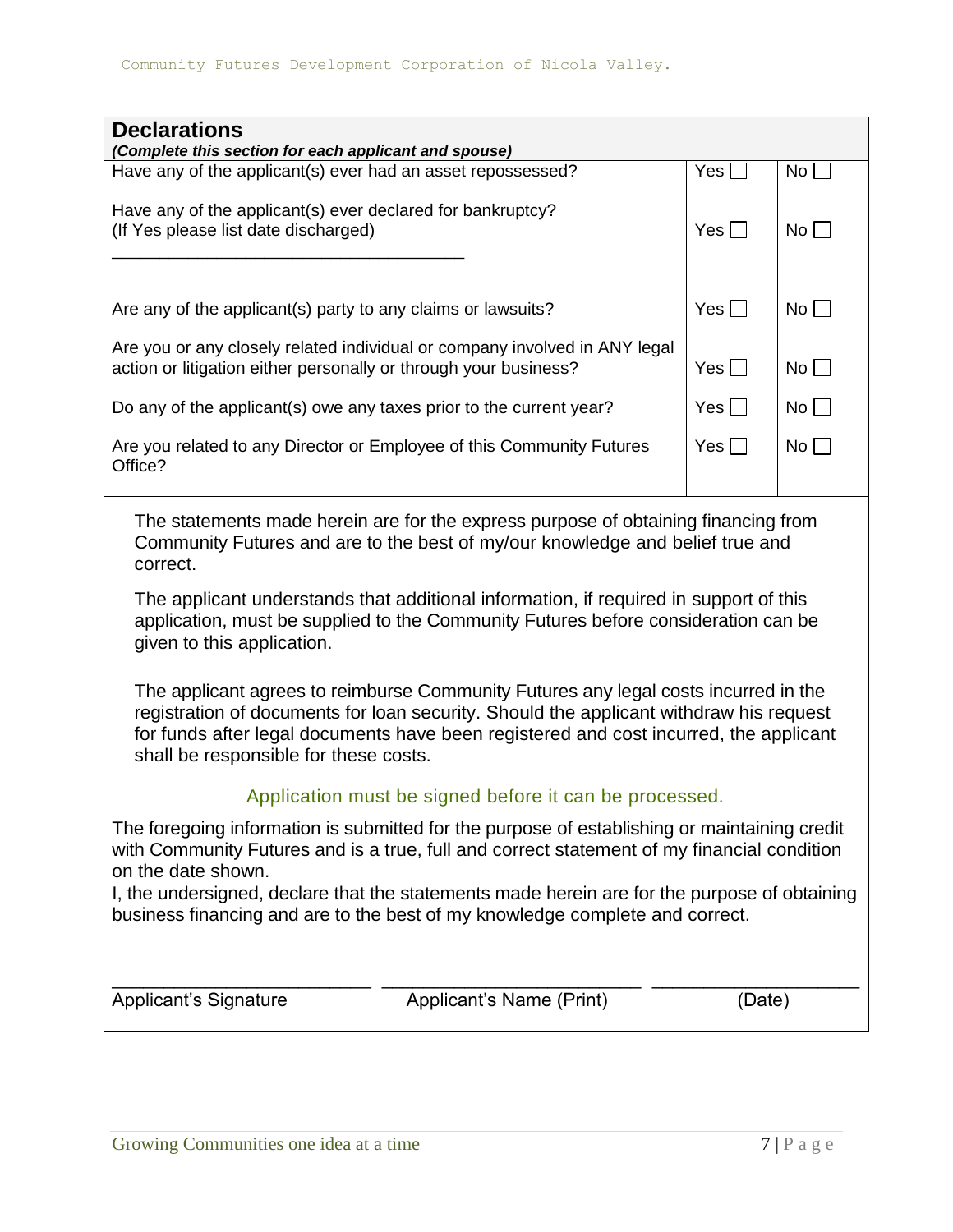## *Information Collection Notice and Authorization Form*

When you first become a client of Community Futures Development Corporation of Nicola Valley or when you apply to become a client, we will collect the information requested in this loan application and use it to:

- Confirm your identity
- Check your credit history
- Open an account with us
- Provide on-going services
- Enforce on our security if necessary

We may disclose your personal information:

- To a person who we are satisfied is requesting information on your behalf
- To other business units in Community Futures Development Corporation of Nicola Valley to help serve you better
- To our Legal Counsel
- To a credit reporting agency
- When permitted or required by law
- To a public authority if, in our reasonable judgement, there appears to be an imminent danger which could be avoided by disclosing the information.

The gathering and disclosing of all information n shall be governed by the provisions of the *Freedom of Information and Protection of Privacy Act.* 

\_\_\_\_\_\_\_\_\_\_\_\_\_\_\_\_\_\_\_\_\_\_\_\_\_\_\_\_\_\_\_\_\_\_\_\_\_\_\_\_\_\_\_\_\_\_\_\_\_\_\_\_\_\_\_\_\_\_\_\_\_\_\_\_\_\_\_\_\_\_

**I hereby authorize** Banks, Credit Agencies, and all Credit Bureaus to disclose all information concerning our affairs to Community Futures Development Corporation of Nicola Valley is likewise authorized to divulge information concerning our private affairs in response to normal credit inquiries from trade and other creditors. Community Futures Development Corporation of Nicola Valley is authorized to release any or all information concerning this loan to any party or parties they deem fit, which may include a general news release to the public or otherwise.

All the information provided to Community Futures Development Corporation of Nicola Valley in this Loan Application is true and current. I agree to and acknowledge all of the above terms. I have also read the above Information Collection Notice and give me consent for Community Futures Development Corporation of Nicola Valley to collect and disclose my personal information in the matter stated above.

| <b>Printed Name</b> | Signature | Date |
|---------------------|-----------|------|
| <b>Printed Name</b> | Signature | Date |